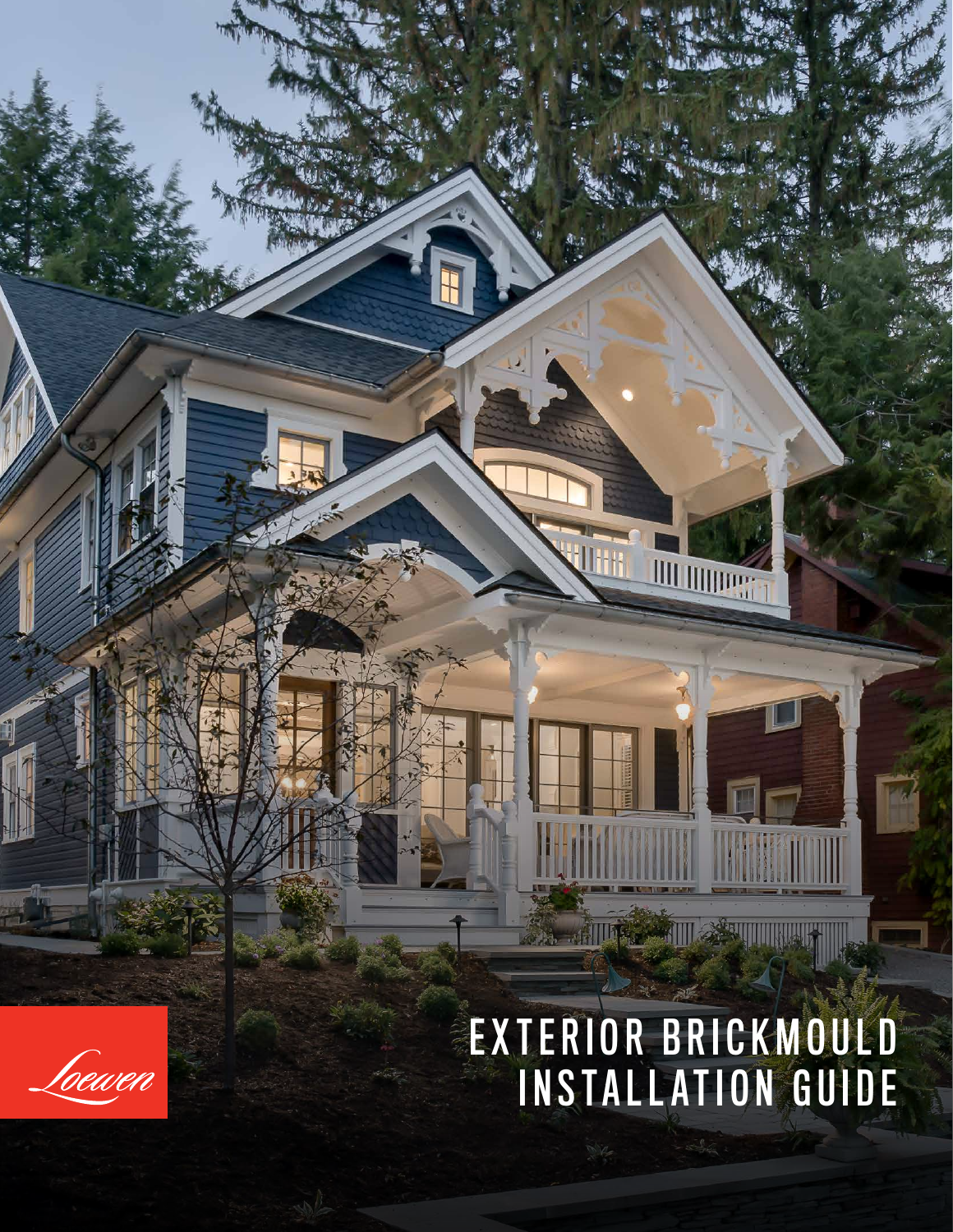Parts List & Installation Instructions



**These instructions contain important installation, finishing and homeowner information. Please keep them with the window until the homeowner removes them.** 

Loewen recommends reviewing the entire instructions and familiarize with this service instruction prior to installation in order to ease the process of removal and installation. This supplement demonstrates how to remove metal clad casing and shipping clip as well how to adjust and install casing and sill nosing feature which is essential for proper casing and nosing installation to the unit.

#### **1: Table of Contents**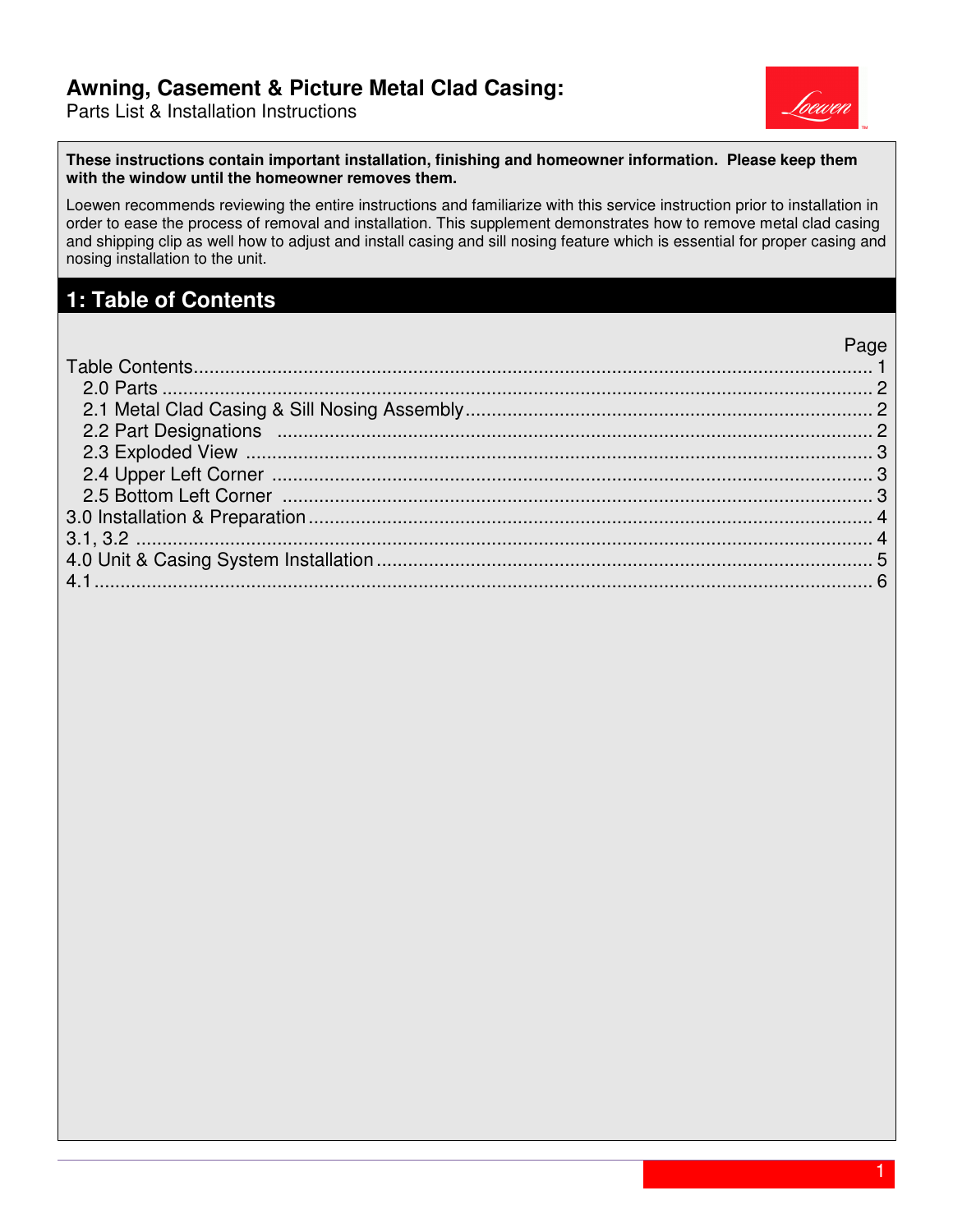Parts List & Installation Instructions



#### **2.0: Parts**



**Important: Always practice safety! Wear the appropriate eye, ear and hand protection, especially practice safety! eye, hand especially when working with power tools.**

# **2.1)** When working with power tools.<br>2.1) METAL CLAD CASING & SILL NOSING ASSEMBLY



#### **2.2) PART DESIGNATIONS**

- **1.** Casing at Jamb (3 <sup>1</sup>/<sub>2</sub>" Flat Casing Shown)
- **2.** Casing at Head (3 ½" Flat Casing Shown)
- **3.** Sill Nosing (BC Sill Nosing Shown)
- **4.** Head Casing End Cap
	- 3 ½" Flat Casing Only
- **5.** Universal Frame Cladding
- **6.** Accessory Retainer Clip
- **7.** Casing Shipping Clip
- **8.** Sill Nosing End Cap
- **9.** Jamb Frame

#### **CASING OPTIONS**

- **1.** 3 ½" Flat Casing
- **2.** Adams Casing
- **3.** Williamsburg Casing
- **4.** Nose & Cove Casing

#### **SILL NOSING OPTIONS**

- **1.** Standard Sill Nosing
- **2.** BC Sill Nosing
- **3.** Heritage Sill Nosing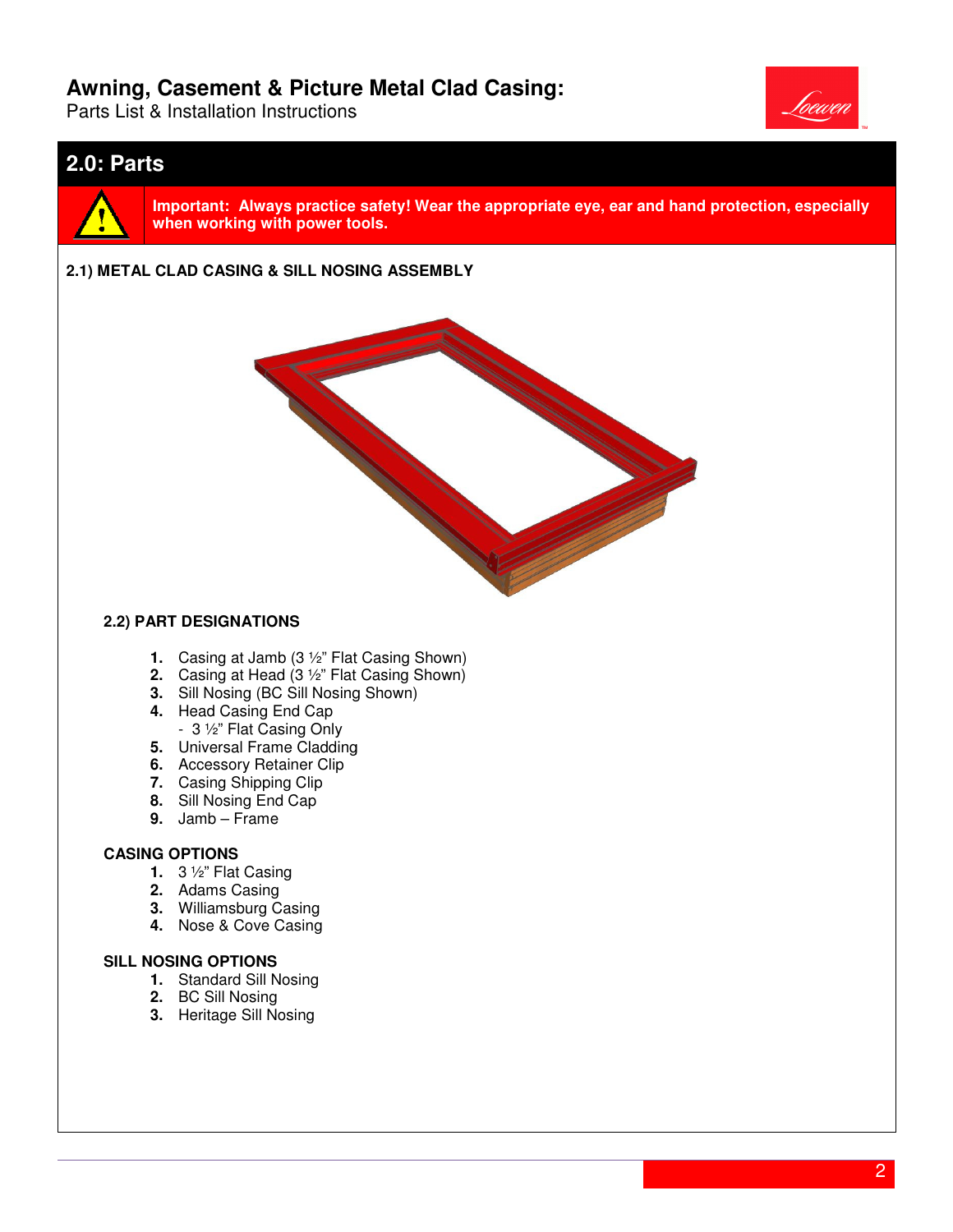Parts List & Installation Instructions



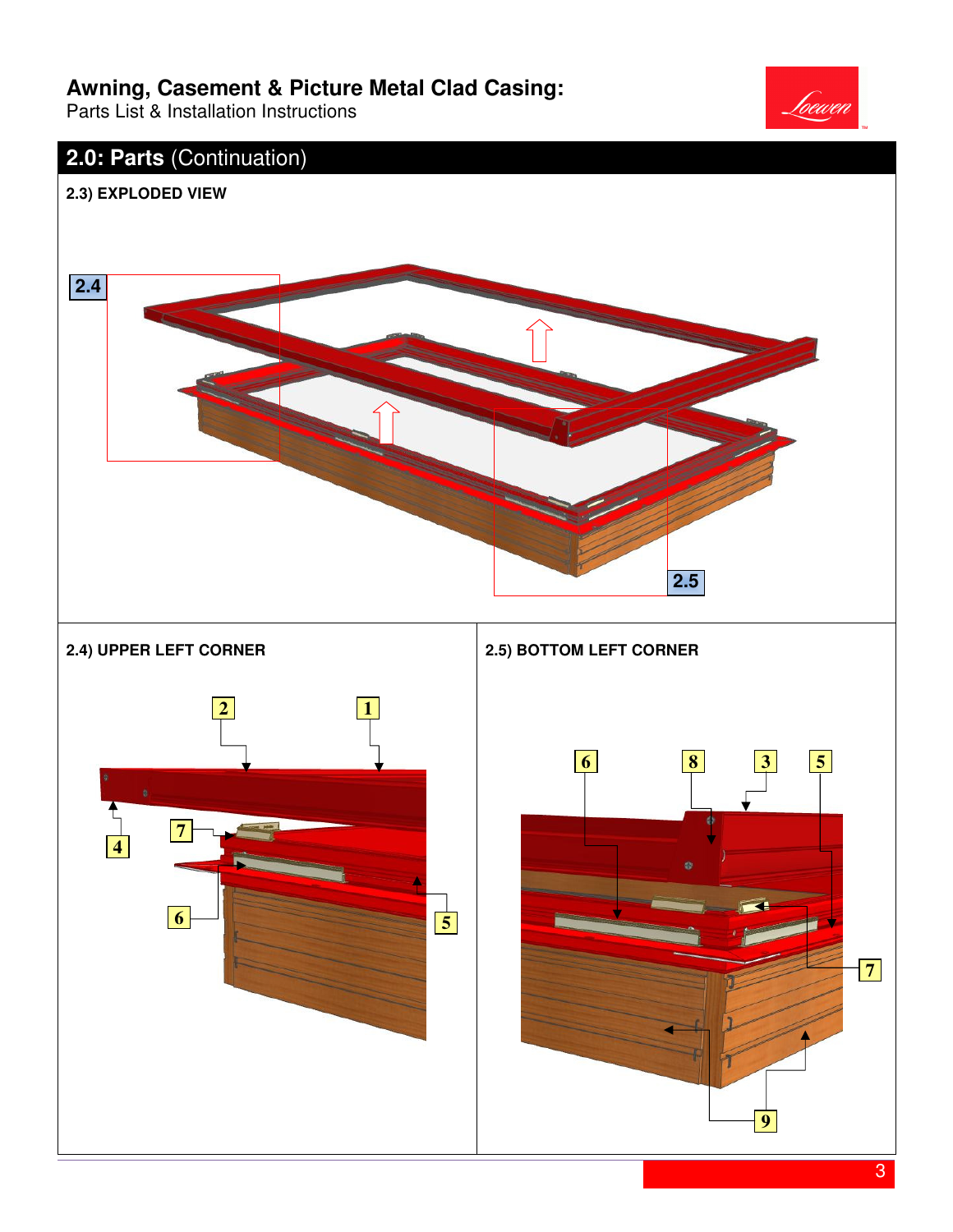Parts List & Installation Instructions

## **3.0: Installation & Preparation**

Follow these instructions to install the site installed casing system to Loewen window systems

**3.1)** Remove protective packaging and dispose of as per local requirements. Gently place the unit on a clean & dry flat surface with the exterior side facing upward.



**3.2)** Optional casings will be pre-assembled and resting on the disposable casing shipping clips. The casing shipping clips keep the casings from accidentally engaging the accessory clip during shipping and handling. Separate the Casing/Sill Nosing assembly from the window by lightly lifting upwards, set casing assembly aside.

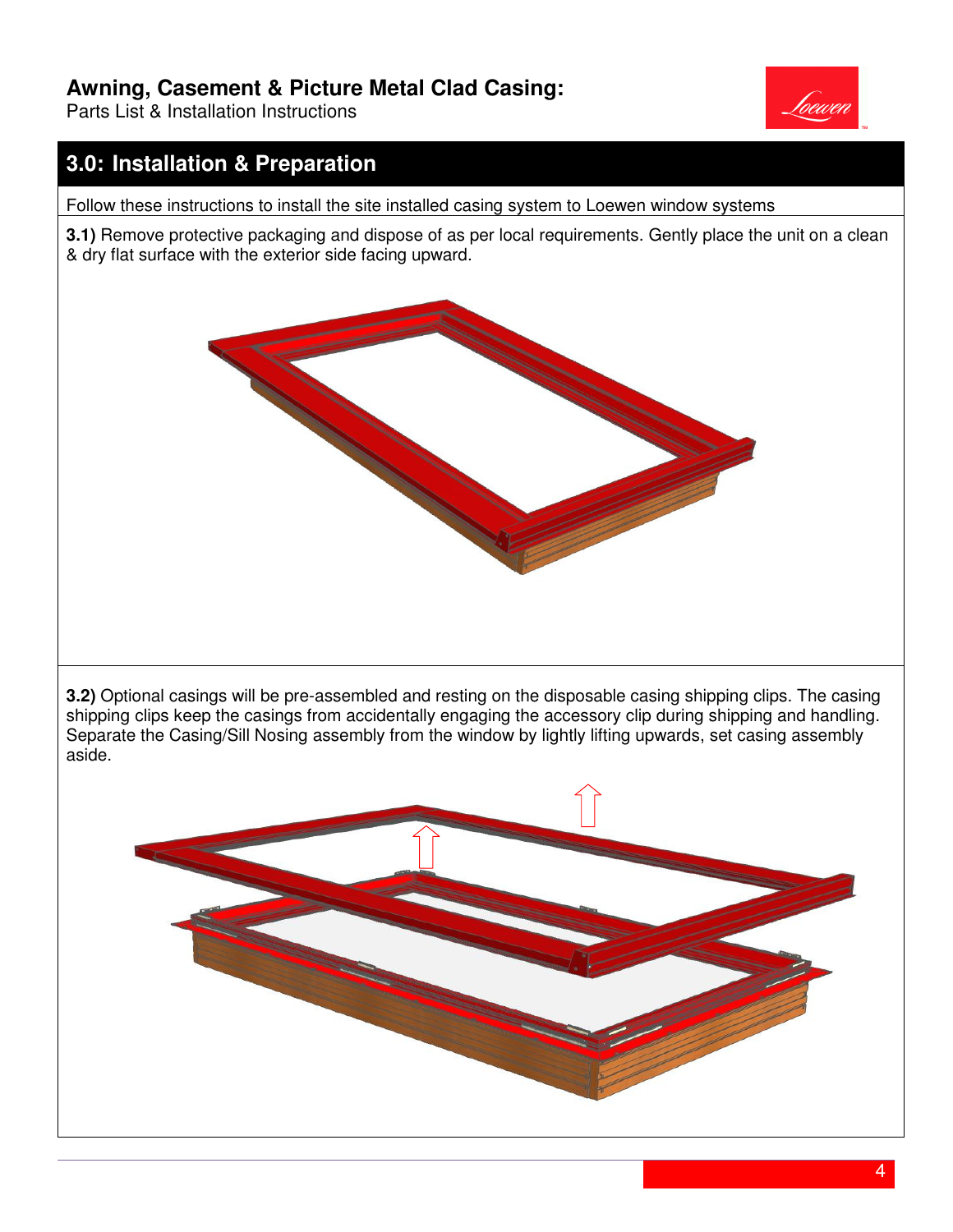Parts List & Installation Instructions



## **4.0: Unit & Casing System Installation**



**Important: Please use eye protection when removing and installing your casing & sill**  Important: Please use eye protection when removing and installing your casing & sill<br>nosing. Follow equipment manufacturer's instruction for safe operation.

#### **4.1)** Install and seal the window unit into wall opening as per standard Loewen installation instructions.